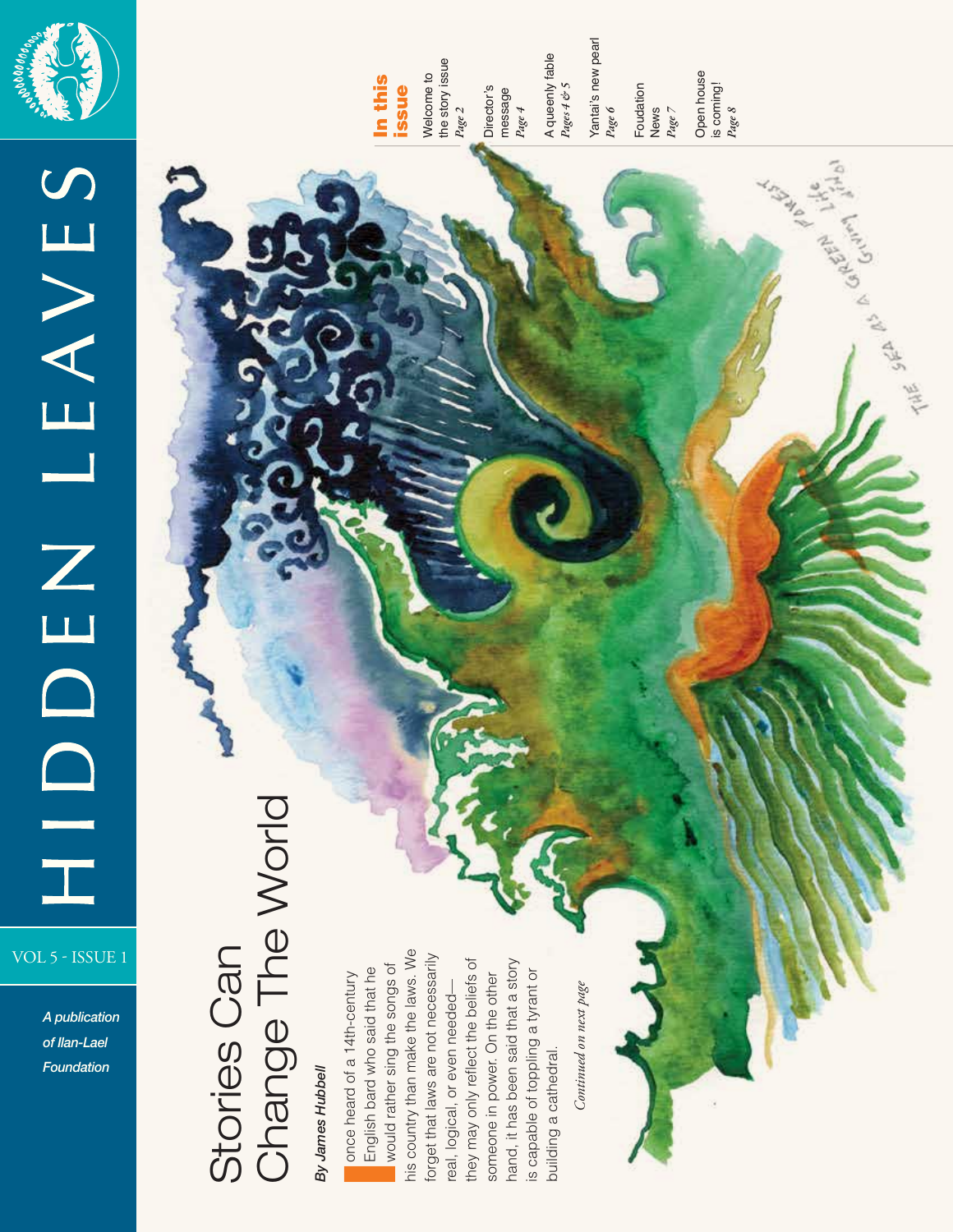#### **HIDDEN LEAVES**

VOL 4 - ISSUE 1

Cover *Original Watercolor by James Hubbell* 

#### **Editors** Peter Jensen & Marianne Gerdes

#### Contributing Writers

& Photographers Laurie Dietter John Durant Marianne Gerdes Michael Gerdes James Hubbell Peter Jensen

Graphic Design Laurie Dietter

Printing ReproMagic, San Diego, CA



ILAN-LAEL FOUNDATION Post Office. Box 1221 Julian, Ca 92036 P: 760.765.0171 F: 760.765.3427 ilanlaelfoundation.org

Ilan-Lael is a 501 (c) (3) tax-exempt organization EIN #95-3826760

#### Board of Directors

Kyle Bergman Vicki Bergstrom Wayne Donaldson Gundula Dunne Richard Earnest John Howard Anne Hubbell Brennan Hubbell Drew Hubbell James Hubbell Torrey Hubbell Peter Jensen Chuck Lang Kotaro Nakamura Carolyn Owen-Towle Michael Pinto

Director Emeritus

Lauren Hubbell

Executive Director

Marianne Gerdes

that more is not enough, and it is important to have a lot "just in case." We are not trusting life.

**We tell stories not only with what we say or sing, but** also by what we do. If you smile at the cashier you are telling him or her that they matter. If you put the coffee cup in the recycle bin you are making a statement that the earth matters. If we fill a garage *"Our world has changed and we need our stories to bring us closer* 

I believe the artist acts like a raw nerve sending messages via stories to all who will listen in a world that feels out of balance. Artists try to find these new patterns, rhythms, or stories to help them be more

**S**pend any time around Jim Hubbell and it won't be long before stories creep into the conversation. These aren't wild (but true!) yarns of his trips as a youth through Europe and Africa, his stint in the Korean War, or how he came to live with Anne and the boys on a mountaintop in Julian. No, the stories Jim most often likes to tell are

comfortable in this world. (This may be relevant not only to the artist but to others.) If we could tilt

the understanding of our concept of process and goals more toward process we would change many things. War would

with stuff, or hoard an indecent bank account, we are telling the world *true..."* be more difficult to justify. Even the human body can become a story: health care is finally recognizing this by thinking of the patient as a person, not as a machine.

 So many of our beliefs and laws are no longer useful but dangerous. Our world has changed and we need our stories to bring us closer to what is true (what *is*) and aid us in seeking balance.

I think we might be wise to reinstate the medieval bard or court jester. Both were not afraid to tell the king (and all of us) the truth about the real state of the world. Only when we find new stories or paths can we begin the journey into a harmonious future.

Come Hothe

*Now another story — the Pacific Rim* Park project — will build a brand-new park in Yantai, China, mere months from

#### *Continued from Page 1*



*Page |*

**2.**

#### Murals of La Jolla Walking Tour **May 30 & June 27**

# Stories Can Change The World

*to what is* 

*Rhythmic forms in the Hubbell arts complex echo Nature's many surprises.*

about things that haven't quite happened yet, ideas

#### 4th of July Parade & Heritage **Quilt Show**

even if the rest of the world hasn't quite caught on, or had the same thought yet.

is now home to the Foundation, not far from the original house site and

across the driveway from the studios. The Center allows us to conduct business, welcome visitors, and host classes, retreats, and meetings at Ilan-Lael. These real, very touchable buildings centered around a courtyard started with a story. Jim drew a design and fashioned, with his hands, a clay maquette. Then we

started telling a story: a story of a new Hubbell building rising from the ashes of the Cedar Fire, built on the exact location where three storage containers full of his personal art and possessions burned.

Like the Phoenix (also a great story), the Center and its capacity to nurture art and creative thinking would spring to new life as it rose from the ashes of its predecessor.

The Cedar Fire, to most of us, was a devastating story of burned buildings and lost art treasures, but to Jim the fire spun an inspiring new story of the connectedness we all share with nature. Jim redefined the word awful, *courtyard started* used by almost everyone else to describe the fire's destructiveness, as "filled with awe." When the rains came, the ashes that flowed from Ilan-Lael floated down the region's rivers and into the sea, reminding us how carbon figuratively and literally nurtures life.

> now (please see page 6). We hope you will join Ilan-Lael in making this next story real. It should strike a chord within each of us, and that even a small group of artists and students can hold the power to change the world.

*—Marianne Gerdes*

*This Wednesday afternoon tour takes a new route each time. Athenaeum Music and Arts Library, ljathenaeum.org (858) 454-5872 (free but reservations suggested).*

б

m

## he sees as real possibilities, *very touchable buildings*

*Take the Ilan-Lael Center,* the end result of a seven-year capital campaign project that *around a central* 

#### Silent Light: Alfred Mitchell thru August 19

*Evocative views of San Diego by a famed local painter. San Diego Museum of Art, sdmart.org (619) 232-7931.*

#### Artifacts: Allied Craftsmen of San Diego, thru July 8

*Artistic interpretations of everyday objects that give viewers an artifact-like experience. Oceanside Museum of Art, oma-online.org (760) 435-3720.*

*A great day in the mountains! Tickets at ilanlaelfoundation.org (760) 765-3427.*

#### Voluminous Art: Treasures from San Diego's University Libraries thru September 3

*Priceless books, some 800 years old. Mingei International Museum mingei.org (619) 239-0003.*

wildLIFE Project, thru December 1 *Sparks Gallery, 530 Sixth Ave, San Diego, SparksGallery.com (619) 696-1416.*

#### Pacific Rim Park — YANTAI CHINA PARK PROJECT, thru summer

*Follow Ilan-Lael's progress this summer as we build the 8th Pacific Rim Park in just one lunar cycle (28 days). pacificrimpark.net*

20th Annual Julian Blues Festival June 16 *Eight headliner bands, Menghini Winery.* 

*robb-bowerpresents.com, \$35 on line.*

# Ilan-Lael Foundation Hubbell OPEN HOUSE & STUDIO TOUR Sunday June 17 **ART AND GOINGS ON AROUND TOWN**

*Julian Town Hall, Main Street Julian, Wednesday, July 4th, 2018 10:00 am on.* 

#### U.S. Sand Sculpting Challenge & Dimensional Art Expo August 31 – September 3

*Amazing sand sculptures by the*  **San Diego Bay at Broadway Pie** *and Landing. ussandsculpting.com*

#### Musical Paella, presented by Pacific Lyric Association August 12

*California Center for the Arts, Escondido. artcenter.org (760) 839-4138.*

#### ames Hubbell: Seeking Balance

September 22-February 3, 2019 *A landmark retrospective. Oceanside Museum of Art. oma-online.org (760) 435-3720.*

#### Autumn Hubbell Open House & Studio Tour

*Saturday, October 20th, 2018. Tickets go on sale August 1. ilanlaelfoundation.org*

# Stories of Transformation

#### **A Message from the Executive Director**

*These real,* 

### *with a story.*

*Boys' House roofline at Ilan-Lael, where art is part of the landscape.* 

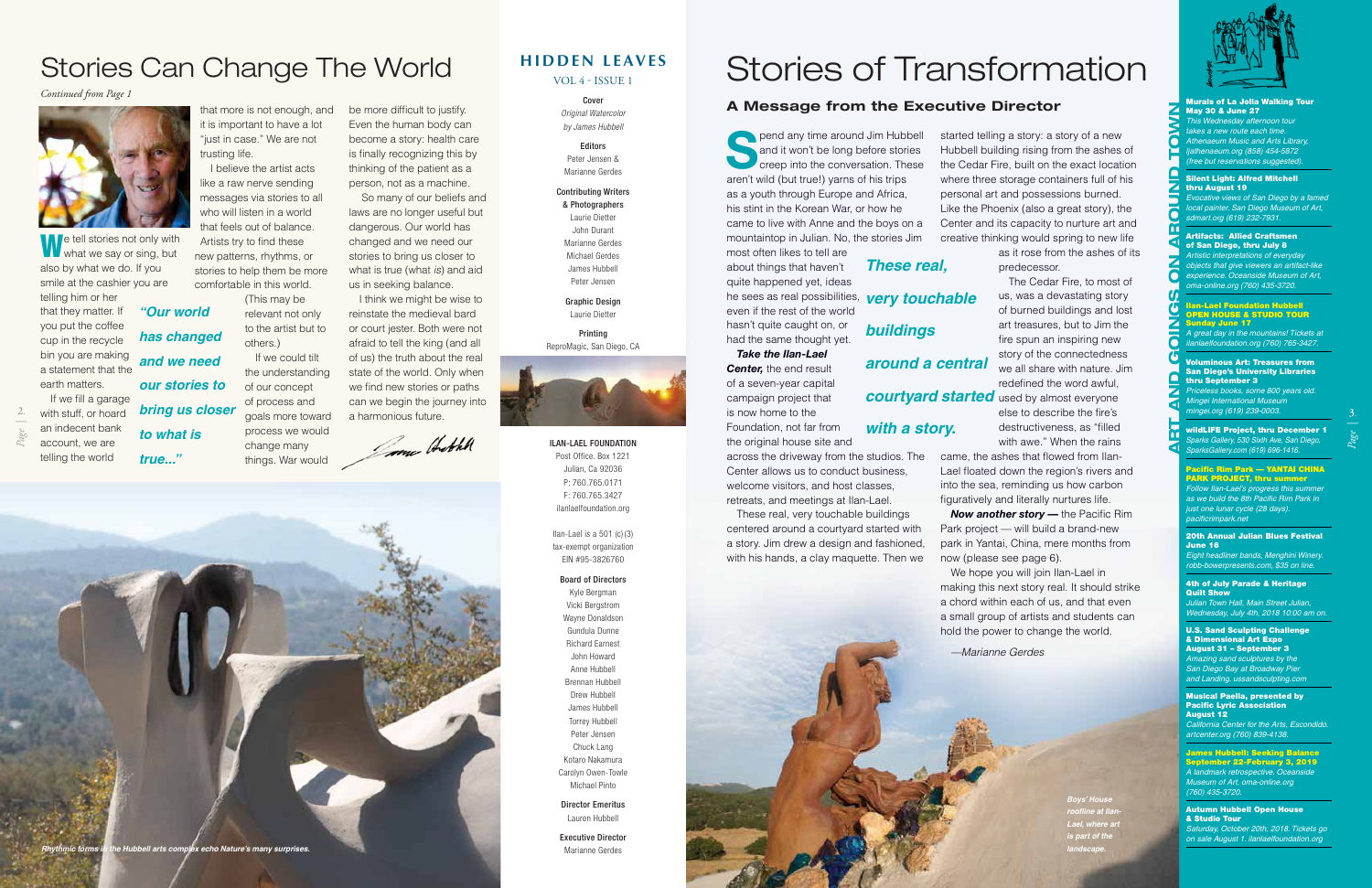*That is, All the time*

A land that was so divided, *That is, The people with the loudest voices Would only scream at each other.* 

After a period of fear and chaos, *That is, A short and a long time,*

The people became hoarse And stopped screaming. When they were quiet *That is, When they began to listen To the cries of others.*

They noticed that among their neighbors Was a voice reminiscent of every land And it reminded them That there was a wise and beautiful woman Queen Califia. *After all, She must be wise because She was born 600 years ago.*

# Queen Califia's Pilgrimage There existed in mythical times,

alifia" was a warrior queen in a novel by Spanish author Garci Rodríguez de Montalvo written circa 1500. The book may have influenced the naming of what we know today as California by early explorers, including Hernán Cortés and Juan Cabrillo.In keeping with this issue's storytelling theme, we share Jim's mythical tale of Queen Califia's pilgrimage amongst the amazing diversity of people and cultures ringing our Pacific. This someday may be an opera, with music, dance, voices — and be open to all kinds of interpretation. Perhaps a school class will perform it, and some of the students from Pacific Rim Park projects participate. "It could be ten minutes long," says Jim, "or two hours, or two days. It's just a chance to celebrate the diversity of the Pacific's many cultures, including ours." "

It is too much to give up fear? *We are only human.*

WAVE PHOTO: John Durant

*Girls gather around the pearl in "Salinlahi Park" of Puerto Princesa, Palawan, the Philippines. It was built just before the rainy season in April 2009 and was the first park to be constructed on a Pacific island, and incorporated a black instead of a white pearl.*

*Page |*

**4.**

They called to her. They knew that she lived At the bottom of the beautiful ocean *And I know It was beautiful for I have watched the surf bring messages of love For my brothers and sisters From the other lands.*

Queen Califia was reluctant to listen to the cries of pain and fear. She would let the fears bury themselves. *But her heart was too big — Some said as big as the Pacific.*

You must imagine her. She is too large. *You can't get her on stage.*

So she arrived with all her beauty in a great ship And she gave trust to all those who would set sail with her *To assemble many voices from all the lands.*

The island sometimes known as California began to move, To circle this magnificent water we have been given. And the people's song was as crystalline And clear as a white-crested wave In the dark sea.

The murmur of a million voices In every language imaginable filled the space Where fear and tears had been *We are here.*

But we will trust the rainbow in every drop of water, We will trust life, as much as we are able. We will travel this great water to give voice and Sing of our family until no one stands alone.

The people of many voices Reached into the sea where lying amongst the endless tears were many pearls. *like echoes of the past, like many full moons, like gifts reflecting wisdom, like trust itself.*

They gave — to each and everyone — A pearl to remember this day: *The day we reached out To our whole Pacific family. —James Hubbell*

*Page |*

**5.**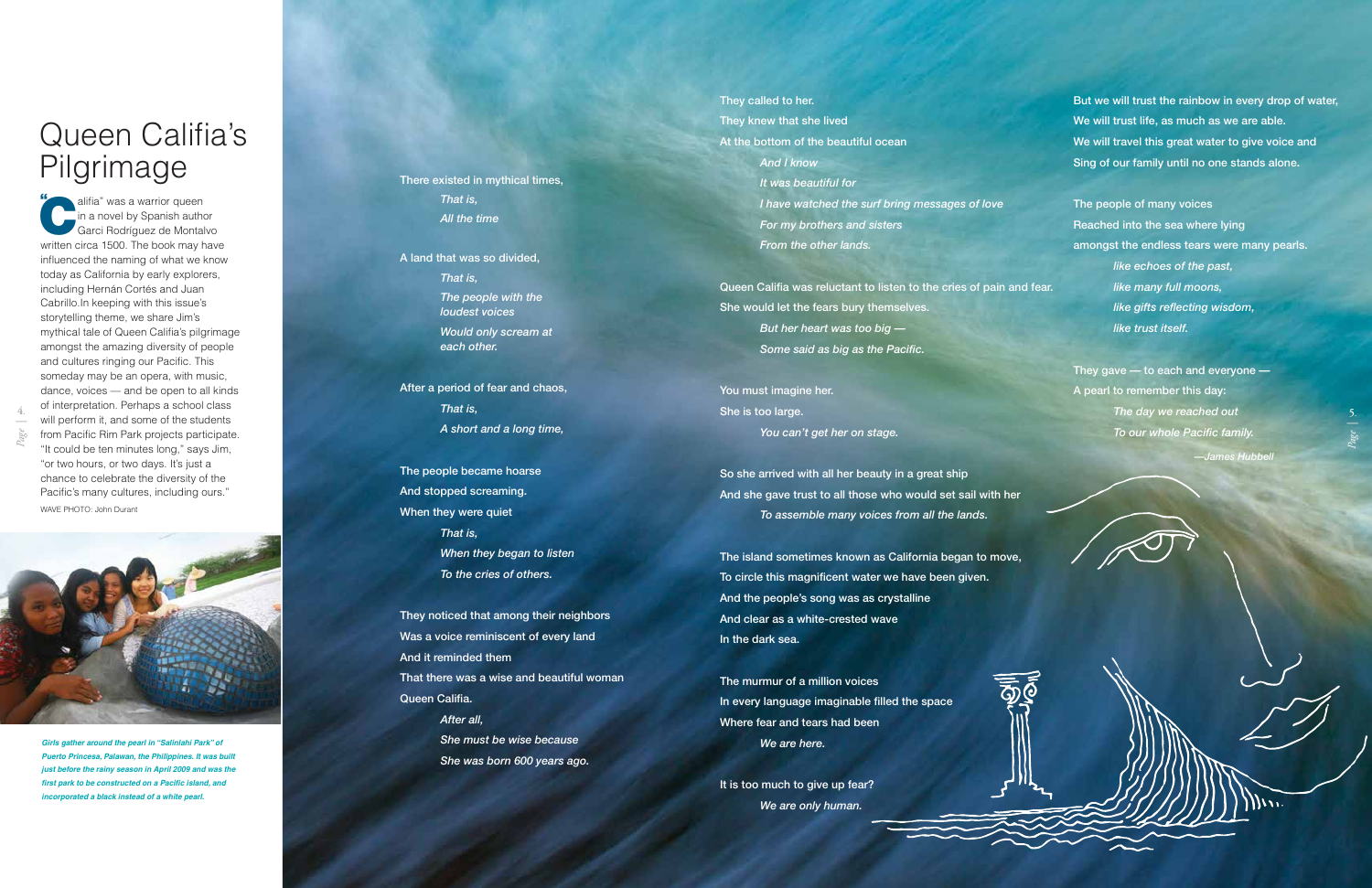**E**

**very Pacific Rim** Park tells a new story about the ways in which many nations bordering a "peaceful" ocean can get along. It starts by changing the moniker "ring of fire" into "a string of pearls." The Pacific Rim Park project, a vision of James Hubbell and the Ilan-Lael team, bridges cultures by celebrating their commonalities as citizens of the Pacific. A pearl sculpture acts as the centerpiece of every park, symbolizing beauty made from an irritant; a metaphor for the sometimes-difficult relationships between nations whose coastlines share a vast Pacific .

"We need to think of ourselves as a family," says Jim. "Even if we don't necessarily like one other, we don't need to burn down each others'

houses."

Jim Hubbell and Ilan-Lael articulate stories that remind us of where we've come from and where we're headed. We are reminded that it is our humanity, amongst love and fear and failure, which gives meaning to our lives. All of us are living stories, and our greatest challenge is to believe, in spite of circumstances, that a great and peaceful plot is being woven beneath the surface.

And Yantai— PRP's newest park happening only months from now,— WILL be a great story! Students from ten Pacific Rim countries will gather for a 30-day design-build effort, from June 28th, 2018 through July 28, 2018, and in the process

build friendships, bridge cultures and create a lasting public park that welcomes Yantai and China into the Pacific Rim Park community of nations.

The new park in Yantai is the seventh park and will join six others on the shores of the Pacific Ocean the first built in 1994 in Vladivostok, followed by San Diego, Tijuana, Baja California, Puerto Princesa in the Philippines, Jeju, South Korea, and Kaohsiung, Taiwan.

The new Ilan-Lael publication, "Pacific Rim Park, The Transformative Power of Art," by Rebecca Morales Ph.D, tells the story of how James Hubbell came to design and build public parks in countries

> $\equiv$  around the Pacific. Filled with pictures and stories of each park's trials and triumphs, it also includes writings by James Hubbell, diaries of students

> > After the Yantai park is completed, it will be given to the citizens of the Pacific and available for public use.

> > *Now is the perfect time to become part of the beauty and legacy of Pacific Rim Park* with a personalized brick, plaque or stone. Using the natural stone of the Yantai region, a custom brick can serve in so many ways:

- Honor or remember a loved one.
- Send a message of peace.
- Recognize your organization
- Celebrate an achievement.
- Dedicate it to your family.

nother epic retrospective of James's artworks will be here this Fall, thanks to OMA and curator Danielle Deery. For James, there is no separation between his sacred and secular work as he seeks the interwoven relationship between the spiritual and physical worlds. *September 22, 2018 - February 3, 2019 Oceanside Museum of Art*

> Characters are available in both English and Chinese. Use the enclosed envelope to reserve your tile or stone, or donate on-line at pacificrimpark.net/donate.

For many years The Triton restaurant in **Cardiff was a Hubbell-art-filled wonderland.** Stained glass windows echoed the colors and forms of waves and sunsets. Sculptured walls swooped and curved.

> *We ask that your request be submitted by JUNE 30, 2018 to guarantee inclusion in the park*.

# Bridging Cultures With A Pearl

*(Top to bottom, L to R) James Hubbell and student travel to "Salinlahi Park, Puerto Princesa, Palawan, Philippines; "Stepping Stones of the Pacific" in Jeju, Korea, 2010; "Soil & Soul" the first park to be built, Vladivostok, Russia, 1994; Student works on concept of the final design of a park. "Pacific Birth" in Kaohsiung, Taiwan, 2013; and "Pearl of the Pacific," San Diego, 1998.*

**By Marianne Gerdes**

*Every "pearl" park relies on donations to become reality. Your support will bring the latest park to Yantai, China.*

# News From The Hill…And Beyond

**A great way to give and receive**

PACIFIC RIM PARK

and builders who gave a month of their lives to create a community of understanding around an

iconic and international public space.

*Pre-order the book via Pacific Rim Park's Kickstarter campaign that launches on*  **Thursday May 24.** Be one of the first to pledge and receive a 10% discount on the price of a soft-cover edition signed by James Hubbell. Many other unique, meaningful (and affordable) rewards will be available on our Kickstarter for the



*reach our goal within a 30 day period*. *So make sure to check us out at Kickstarter. com/profile/ prp2018.* 

#### **Mark your calendars!**

#### **Own a piece of the past**

...and help Ilan-Lael today!

Now The Triton is being readied for a new life by the owners of the adjacent Pacific Coast Grill in Cardiff, and once again they have generously donated some beautiful pieces to Ilan-Lael to help with our fundraising.

Items for sale via online auction include several original stained glass windows, a set of double wooden doors with stained glass inlays (some feel these are the best pieces of the Triton collection), an 8-foot circular mermaid-and-albatross window, and various custom plaster and shell doors that have been retrieved from the site.

Other artworks (not from the Triton, but equally interesting) include an illuminated stainedglass panel, custom area rugs designed after James's Prayer Rug watercolor series, and mosaic surfboards that celebrate the Pacific Rim Park project.

Prices include delivery and custom installation services (when necessary) by our expert artisans. Last time, the windows sold in a matter of days. *Visit us online today at the Ilan-Lael Foundation website.*

#### **Why an arts workshop at Ilan-Lael is different**

Learn new art and handcrafts skills, and create something beautiful, in our new art workshops program.

You'll "retreat" to Jim's own studios, there to learn from some of the masters who've assisted him for many years. These experiences offer a wonderful sense of camaraderie and teamwork...all in a beautiful setting!

Classes and workshops are offered at Ilan-Lael for a variety of artistic expressions, including painting, photography, architecture, stained glass, and mosaics, just to name a few. Small classes allow for individualized instruction as well group learning that maximizes the sharing of creative ideas. Guest instructors and students come from around the country to be inspired by the amazing natural and artistic surroundings at Ilan-Lael.

Classes are announced via newsletters, e-mails, and social media and they do fill quickly. Please join our mailing list (if you haven't already) to learn more about upcoming classes and workshops at Ilan-Lael *at ilanlaelfoundation.org/art-classes.*











*are being carefully removed and restored by Ilan-Lael experts prior to the auction and are now available via online auction at ilanlaelfoundation.org.*



*Students enjoy a 2-day stained glass making workshop at Ilan-Lael with instructor and artist Cindy Mushet-Shriver (Top photo, second from right).* 

*A pearl of the sea begins in a sphere of sand—for what is glass, but molten sand. Get this one-of-a-kind sea glass and pearl necklace designed by artist and PRP alum Garrett Goodwin, and artist Laurie Dietter, only available on our Kickstarter, LAUNCHING MAY 24TH!*